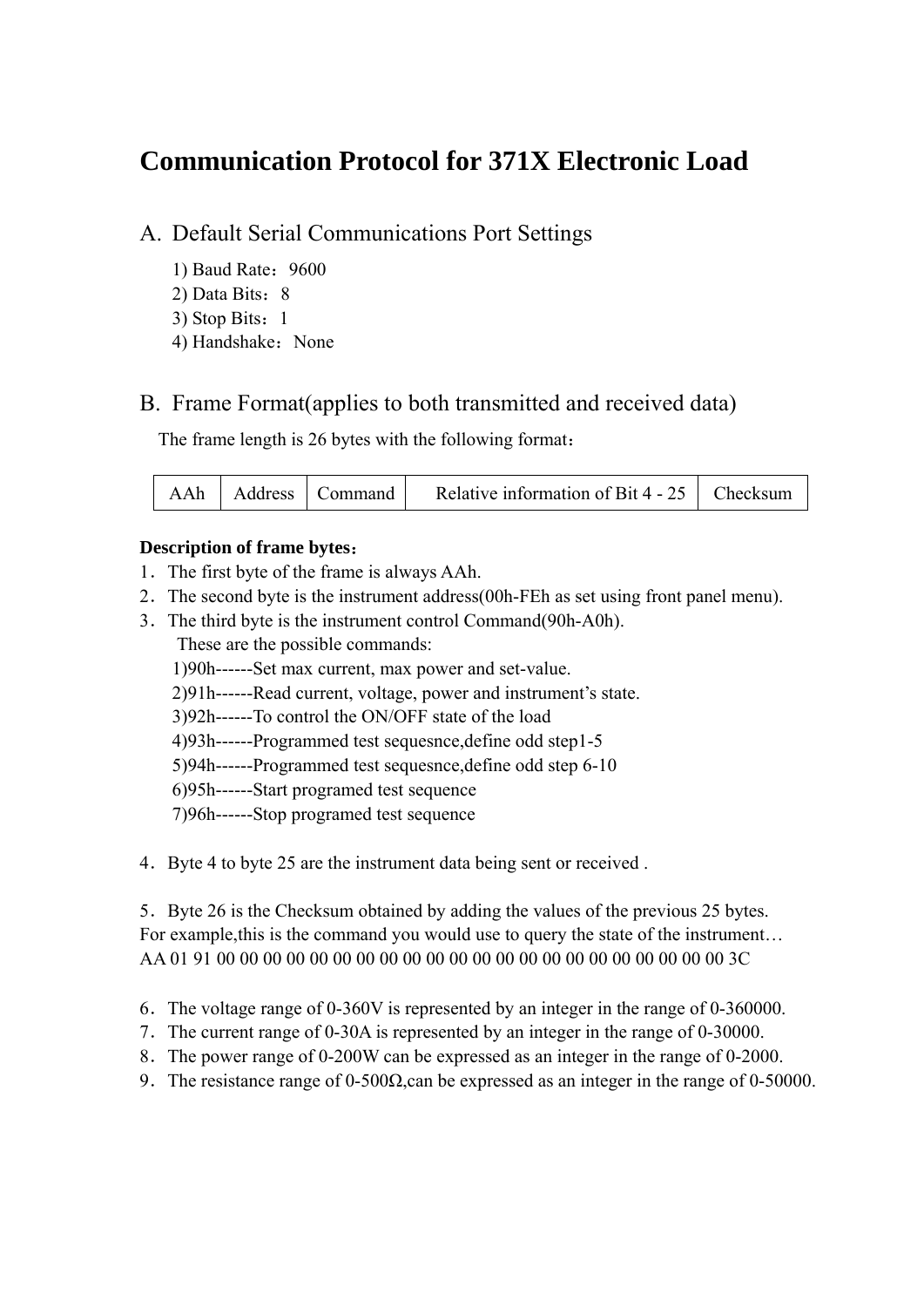## C. Command Descriptions

| Byte 1       | Frame start(AAh)                                          |
|--------------|-----------------------------------------------------------|
| Byte 2       | Address (00h-FEh)                                         |
| Byte 3       | Command (90h)                                             |
| Byte 4       | Low byte of the maximum current                           |
| Byte 5       | High byte of the maximum current                          |
| Byte 6       | Low byte of the maximum power                             |
| Byte 7       | High byte of the maximum power                            |
| Byte 8       | New address of the Load (change address)                  |
| Byte 9       | Type of set-value: 01h=current, 02h=power, 03h=resistance |
| Byte 10      | Low byte of set-value                                     |
| Byte 11      | High byte of set-value                                    |
| Byte 12 - 25 | <b>System Reserved</b>                                    |
| Byte 26      | Checksum                                                  |

## 1) 90h, Set load operating parameters and maximum limits

The set-values for current, power and resistance are all expressed by two bytes. The low byte is sent first.

For example,the set-value 3589H is specified by the following sequence:

89h 35h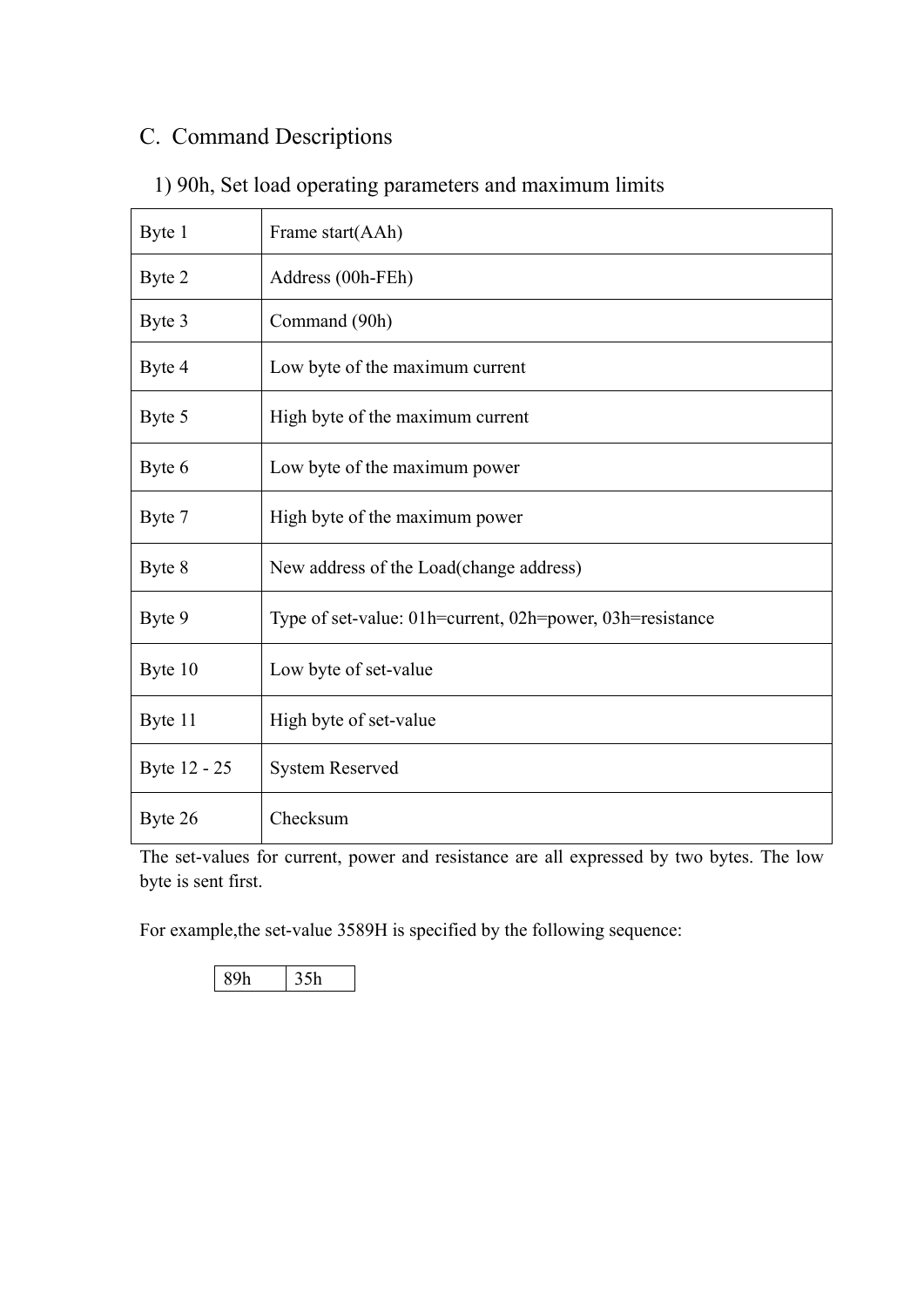| Byte 1       | Frame start (AAh)                              |
|--------------|------------------------------------------------|
| Byte 2       | Address (00h-FEh)                              |
| Byte 3       | Command (91h)                                  |
| Byte 4       | Low byte of the current                        |
| Byte 5       | High byte of the current                       |
| Byte 6       | Low byte of the low character of the voltage   |
| Byte 7       | High byte of the low character of the voltage  |
| Byte 8       | Low byte of the high character of the voltage  |
| Byte 9       | High byte of the high character of the voltage |
| Byte 10      | Low byte of the power                          |
| Byte 11      | High byte of the power                         |
| Byte 12      | Low byte of the max current                    |
| Byte 13      | High byte of the max current                   |
| Byte 14      | Low byte of the max power                      |
| Byte 15      | High byte of the max power                     |
| Byte 16      | Low byte of the resistance value               |
| Byte 17      | High byte of the resistance value              |
| Byte 18      | Output state of the electronic load            |
| Byte 19 - 25 | System reserved                                |
| Byte 26      | Checksum                                       |

2) 91h, Read current, voltage, power and resistance of the instrument

The output state of the load is revealed by the individual bits of byte18:

| From High to Low |  |  |  |  |  |  |  |  |
|------------------|--|--|--|--|--|--|--|--|
|                  |  |  |  |  |  |  |  |  |

b0: 0= local (front panel)control; 1=remote (PC) control.

- b1: 0=load OFF; 1= load ON.
- b2: 0= correct polarity detected; 1= wrong polarity detected
- b3: 0=temperature in acceptable range; 1=execessive temperature.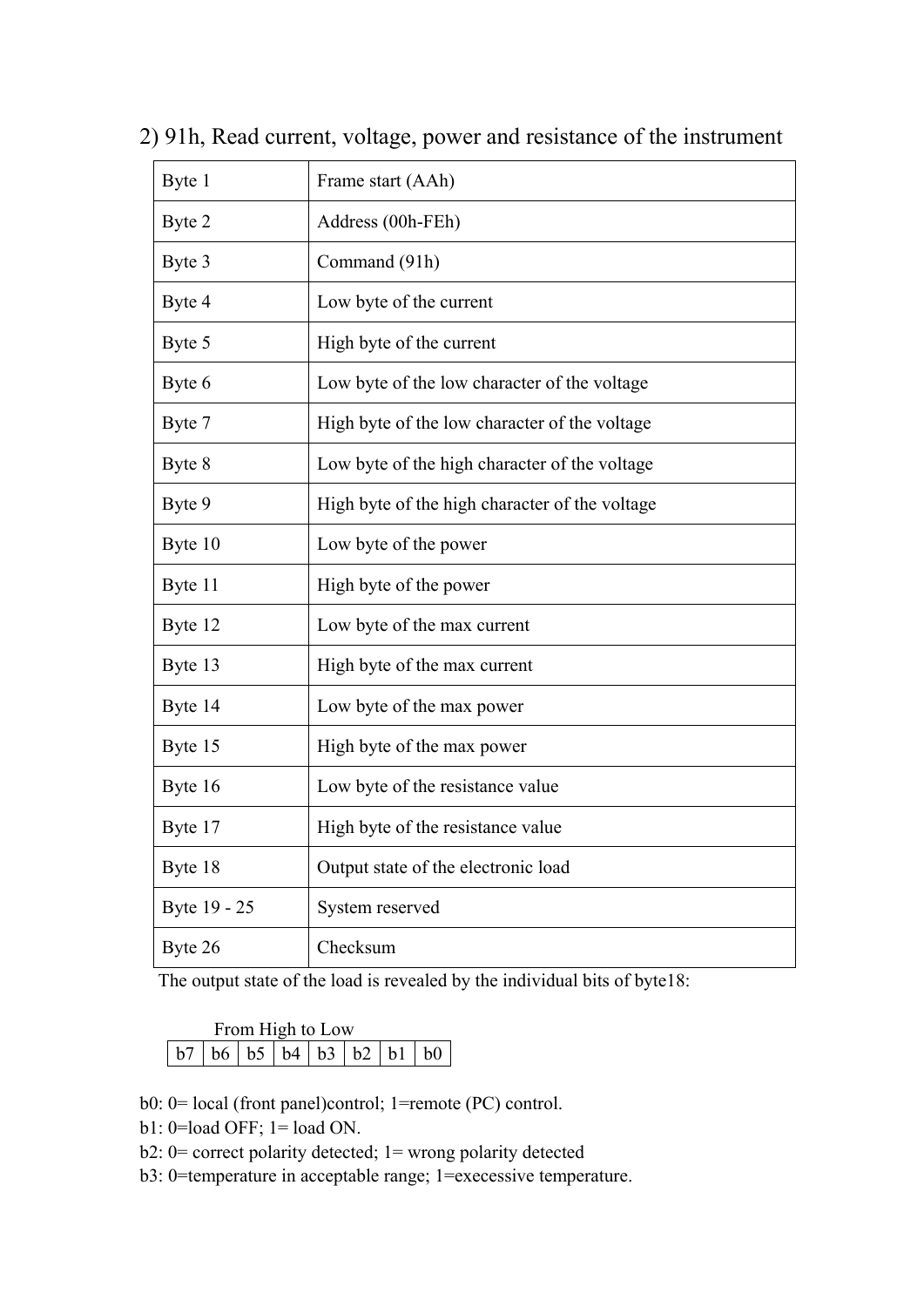b4: 0= voltage acceptable; 1= excessive voltage. b5: 0= power acceptable; 1= excessive power

#### **Note: values of bytes 4 through 18 in command string will be ignored by instrument(suggest setting these to 00h); reply from instrument will have valid data in bytes 4 through 18.**

| Byte 1    | Frame start (AAh)            |
|-----------|------------------------------|
| Byte 2    | Address (00h-FEh)            |
| Byte 3    | Command (92h)                |
| Byte 4    | State of the electronic load |
| Byte 5-25 | <b>System Reserved</b>       |
| Byte 26   | Checksum                     |

3)92h, Activate or deactivate load and set local/remote control

The desired state of the load is specified by the individual bit of byte4:

From High to Low

|--|--|--|--|--|

b0: 0= load OFF ;1=load ON.

b1: 0=go to local mode(front panel control);1=go to remote control(PC control).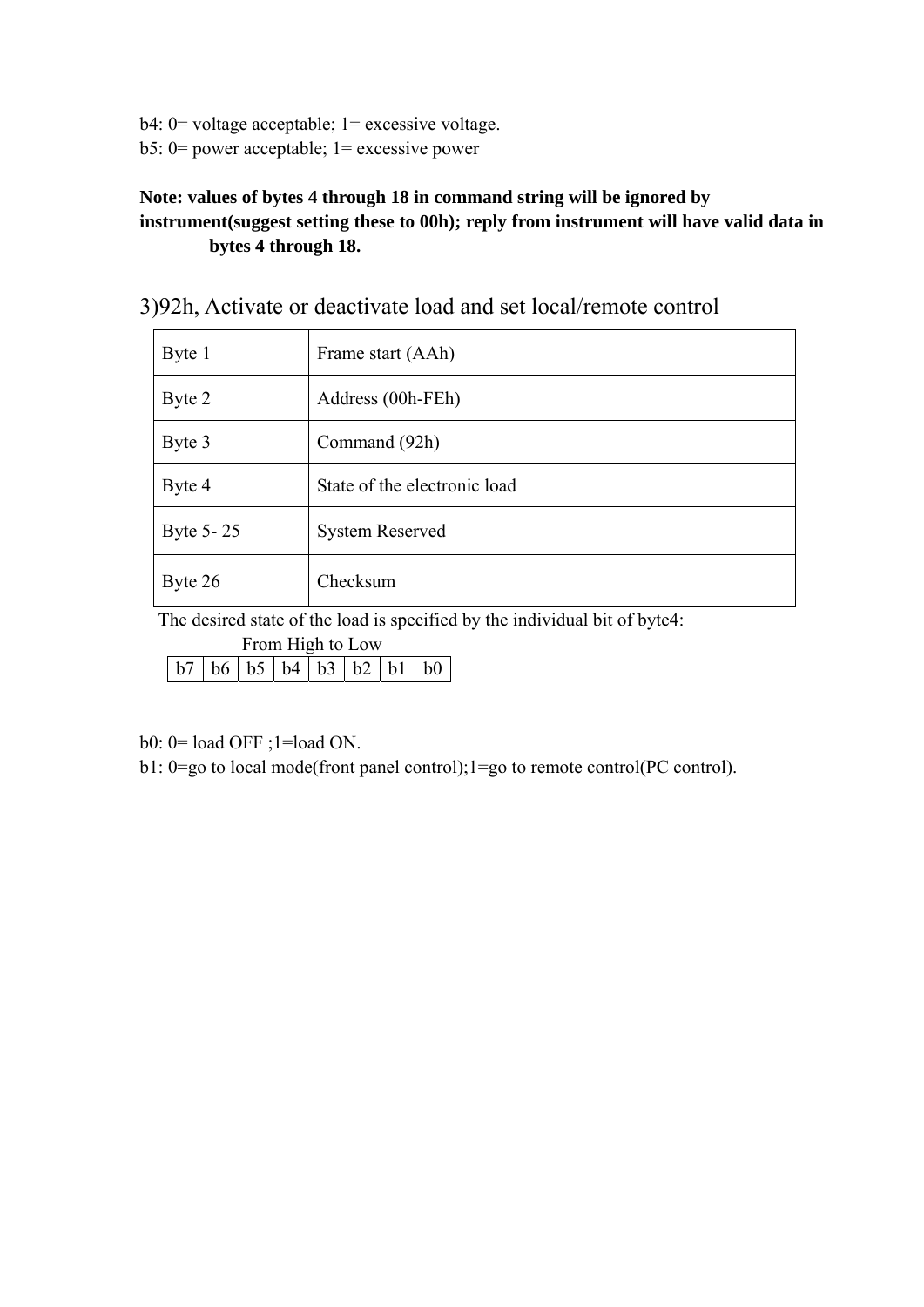| Byte 1  | Frame start (AAh)                                    |
|---------|------------------------------------------------------|
| Byte 2  | Address (00h-FEh)                                    |
| Byte 3  | Command (93h)                                        |
| Byte 4  | Type of setting;01h=current,02h=power,03h=resistance |
| Byte 5  | Total number of program steps (1-10)                 |
| Byte 6  | Low byte of step 1 setting                           |
| Byte 7  | High byte of step 1 setting                          |
| Byte 8  | Low byte of step 1 duration (seconds)                |
| Byte 9  | High byte of step 1 duration                         |
| Byte 10 | Low byte of step 2 setting                           |
| Byte 11 | High byte of step 2 setting                          |
| Byte 12 | Low byte of step 2 duration                          |
| Byte 13 | High byte of step 2 duration                         |
| Byte 14 | Low byte of step 3 setting                           |
| Byte 15 | High byte of step 3 setting                          |
| Byte 16 | Low byte of step 3 duration                          |
| Byte 17 | High byte of step 3 duration                         |
| Byte 18 | Low byte of step 4 setting                           |
| Byte 19 | High byte of step 4 setting                          |
| Byte 20 | Low byte of step 4 duration                          |
| Byte 21 | High byte of step 4 duration                         |
| Byte 22 | Low byte of step 5 setting                           |
| Byte 23 | High byte of step 5 setting                          |
| Byte 24 | Low byte of step 5 duration                          |
| Byte 25 | High byte of step 5 duration                         |
| Byte 26 | Checksum                                             |

4) 93h, Define programmed test sequence, steps 1-5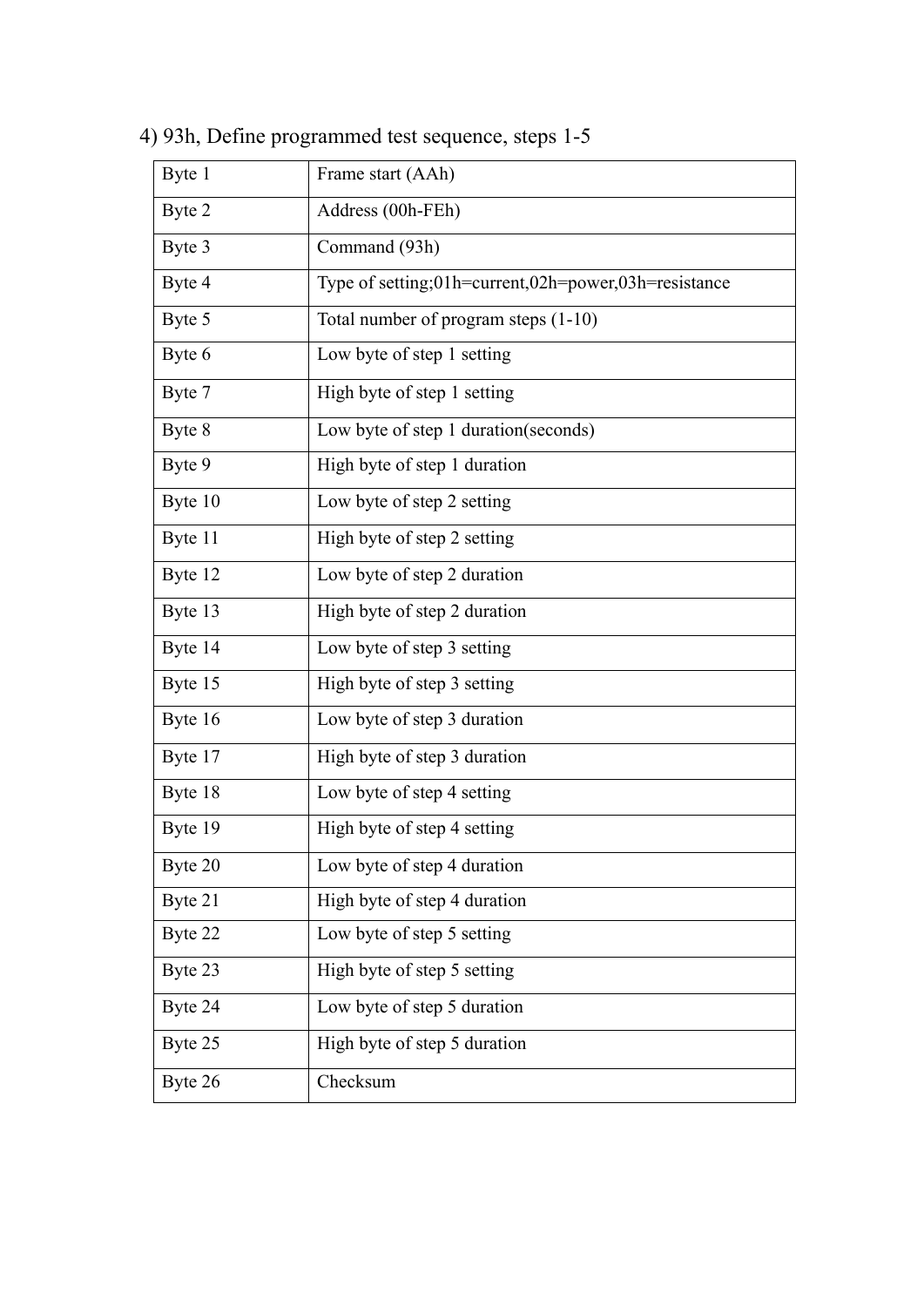| Byte 1  | Frame start (AAh)                      |
|---------|----------------------------------------|
| Byte 2  | Address (00h-FEh)                      |
| Byte 3  | Command (94h)                          |
| Byte 4  | Low byte of step 6 setting             |
| Byte 5  | High byte of step 6 setting            |
| Byte 6  | Low byte of step 6 duration            |
| Byte 7  | High byte of step 6 duration           |
| Byte 8  | Low byte of step 7 setting             |
| Byte 9  | High byte of step 7 setting            |
| Byte 10 | Low byte of step 7 duration            |
| Byte 11 | High byte of step 7 duration           |
| Byte 12 | Low byte of step 8 setting             |
| Byte 13 | High byte of step 8 setting            |
| Byte 14 | Low byte of step 8 duration            |
| Byte 15 | High byte of step 8 duration           |
| Byte 16 | Low byte of step 9 setting             |
| Byte 17 | High byte of step 9 setting            |
| Byte 18 | Low byte of step 9 duration            |
| Byte 19 | High byte of step 9 duration           |
| Byte 20 | Low byte of step 10 setting            |
| Byte 21 | High byte of step 10 setting           |
| Byte 22 | Low byte of step 10 duration           |
| Byte 23 | High byte of step 10 duration          |
| Byte 24 | Program mode (00h=run once;01h=repeat) |
| Byte 25 | <b>System Reserved</b>                 |
| Byte 26 | Checksum                               |

5) 94h, Define programmed test sequence, Steps 6-10